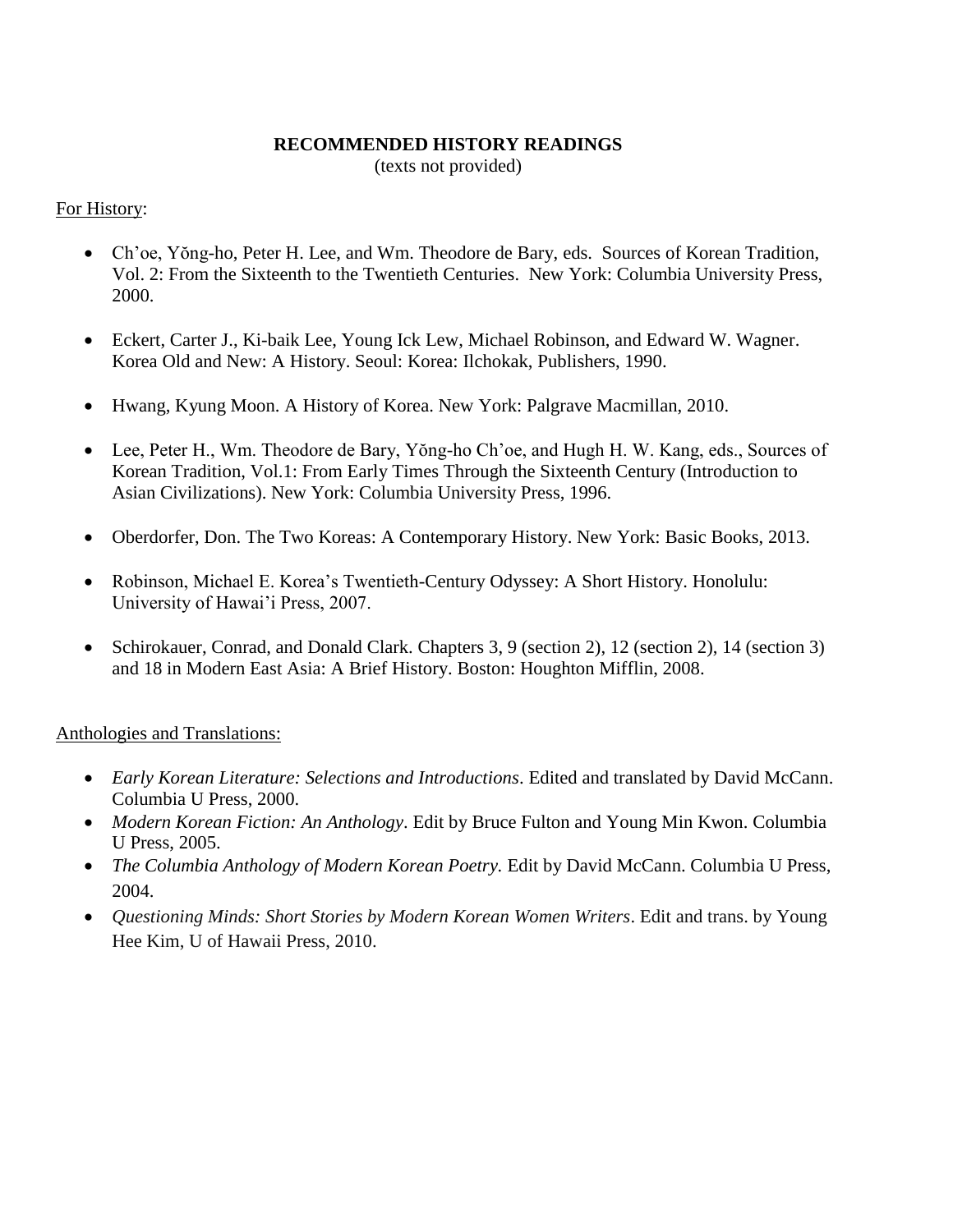## **CLASSICAL KOREAN LITERATURE**

## *From Ancient to End of Chosǒn Dynasty (1392-1910): Traditions*

*The first set of readings presents a selection of poetry and prose from the era before Modern Korean Literature emerged in the early twentieth century. While classical Chinese was the official written language of government and scholarship, the invention of an indigenous script,* han'gǔl*, by King Sejong and his court in the mid-fifteenth century laid the foundations for vernacular literature.*

Remnants of the Three Kingdoms (Samguk yusa, 1285) *is a compilation of legends, songs, histories, and stories by Buddhist monk Ilyŏn, from the earliest times. Two segments selected from this book are the legend of Tan'gun, the mythical founder of the first kingdom on the Korean peninsula, and Song of Ch'ǒyong, a son of Dragon King with mysterious healing power. These readings provide a glimpse of various belief systems and socio-cultural structures that shaped ancient kingdoms in Korea.* 

*These earlier examples show commonalities and contrasts to readings selected from the Chosǒn dynasty, whose dominant Confucian ideology pervaded various literary forms. Established as official ideology by the dynastic founders, Confucianism profoundly influenced and shaped politics, society, and culture. The following selections provide examples that reflect the Confucian values, (e.g., loyalty and filial piety), as well as currents that challenge them. In spite of Confucian hegemony during Chosǒn, indigenous customs and ideas (e.g., hereditary aristocracy) persisted, and personal conflicts (e.g., romance) also led to confrontations with prevailing norms.*

*Sijo, a three-line verse form, was the most popular type of poetry during Chosǒn. The subject matter ranged from politics and philosophy to romance and nature. The poets, likewise, came from a broad spectrum of backgrounds. The following selections, among the best known in the traditional corpus, were composed by Yi Pang-wǒn and Chǒng Mong-ju, early Chosǒn political figures; Hwang Chin-i, a* kisaeng *(female entertainer); and Yi Sun-sin, a military hero.* 

*Prose also proliferated in vernacular* han'gǔl *and in classical Chinese scripts. Hǒ Kyun's "The Tale of Hong Kiltong," often touted as the first Korean novel, tells the adventures of a Robin Hood-like protagonist. "The Story of Master Hǒ" is a political satire from a reformminded Confucian ("*Sirhak*") scholar Pak Chi-w*ǒ*n.* The Song of a Faithful Wife: Ch'unhyang*, Korea's most famous romance, celebrates young love, and has been rendered in numerous forms of performance including p'ansori (traditional operatic story telling), films, and dramas.*

- [13<sup>th</sup> c.] "Tan'gun" In *Early Korean Literature: Selections and Introductions*, edited and translated by David McCann. New York: Columbia University, 2000. pp. 16-17.
- $[13<sup>th</sup> c.]$  "Ch' $\delta$ yong and Manghae Temple", ibid, pp. 20-22.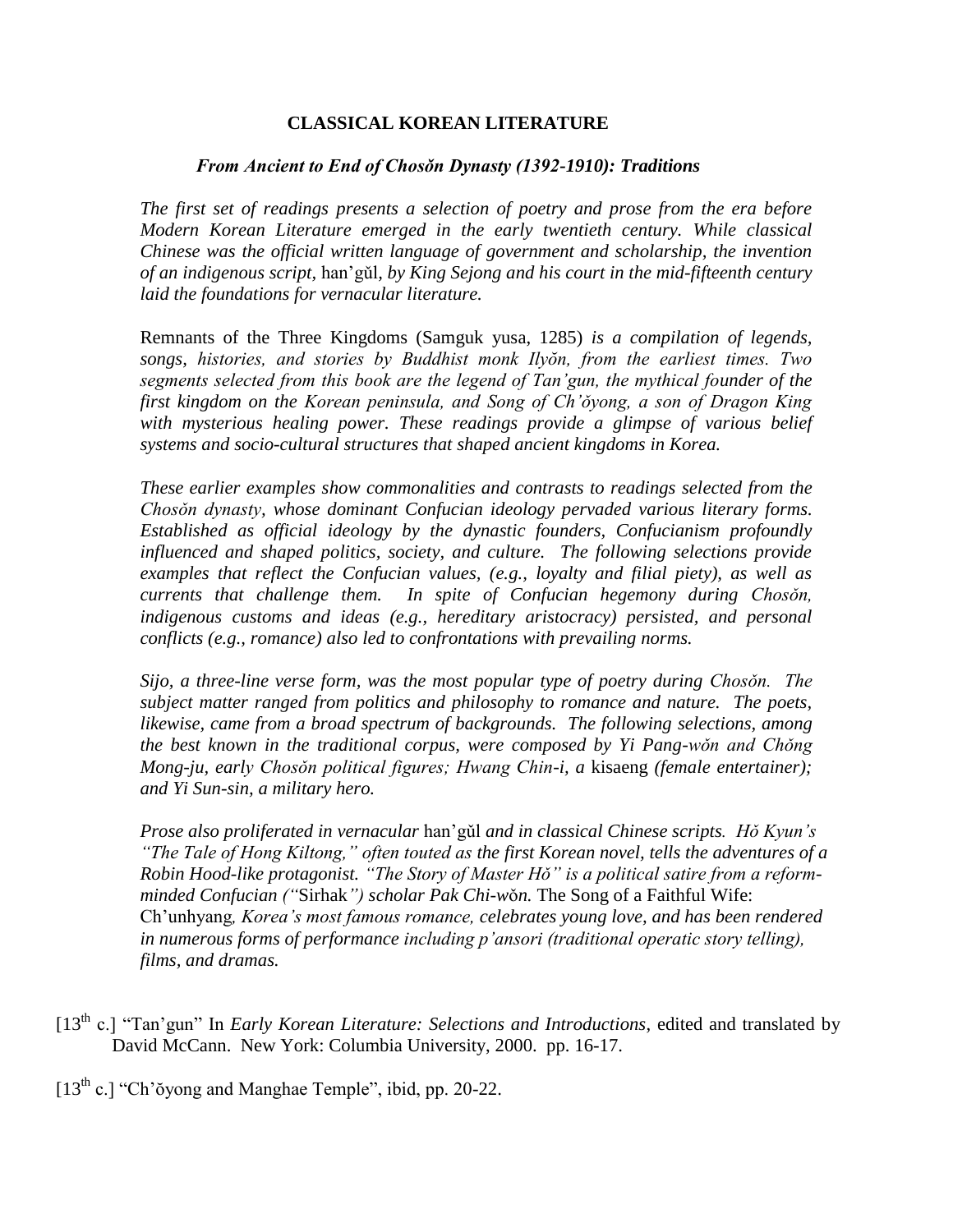- [14th c.] "The *Sijo* Exchange between Yi Pang-wǒn and Chǒng Mong-ju." In *Early Korean Literature: Selections and Introductions*, edited and translated by David McCann. New York: Columbia University, 2000. p.32.
- $[16<sup>th</sup> c.]$  HWANG Chin-i. "I will break the back of this long, midwinter night..." and "Jade Green Stream…" In *Early Korean Literature: Selections and Introductions*, edited and translated by David McCann. New York: Columbia University, 2000. pp.56-57.
- [16<sup>th</sup> c.] YI Sun-sin. "By moonlight I sit all alone ..." In *The Bamboo Grove: An Introduction to Sijo*, edited and translated by Richard Rutt. Ann Arbor: The University of Michigan Press, 1998. No.9.
- [16<sup>th</sup>-17<sup>th</sup> c.] HŎ Kyun. "The Tale of Hong Kiltong." Translated by Marshall R. Pihl. In *Anthology of Korean Literature: From Early Times to the Nineteenth Century*, compiled and edited by Peter H. Lee. Honolulu: The University Press of Hawaii, 1981. pp.119-147.
- [18th c.] PAK Chi-wǒn. "The Story of Master Hǒ". In *Early Korean Literature: Selections and Introductions*, edited and translated by David McCann. New York: Columbia University, 2000. pp. 86-96.
- [19<sup>th</sup> c.] Anonymous. *The Song of a Faithful Wife: Ch'unhyang*. Translated by Richard Rutt. Seoul: Royal Asiatic Society, 1999.

## **MODERN KOREAN LITERATURE**

## *Japanese Occupation Period (1910-1945): "Colonial Modernity"*

*The annexation of Korea as a Japanese colony in 1910 brought an end to centuries of self-rule and ushered in a humiliating period of foreign subjugation. Korean writers grappled with the issue of colonialism and produced many works that promoted the spirit of national independence. The Japanese occupation period also witnessed another major transition – the birth of modern Korea. Whether through the advent of industrial capitalism or Western-style education, old ways yielded to the new in the first half of the twentieth century. Literature was no exception, as new forms of poetry and prose made their appearance.*

*The poems of Kim Sowǒl and Han Yong'un are anthologized in the Korean canon not only as pioneering works of modern verse but also as literary monuments to nationalism. In what ways* do the following selections express the anti-colonial, national spirit of the Koreans under *Japanese rule? In what ways are the poems open to other readings?*

*Nationalism during the Japanese occupation eventually developed into two opposing camps. The so-called "cultural nationalists" advocated a gradual approach toward independence that emphasized education and economic development. In contrast, the radical nationalists, inspired by Marxism, sought immediate liberation through armed struggle and social revolution. Yi Kiyǒng's "A Tale of Rats" is a literary representation, of the latter ("socialist") strain of Korean*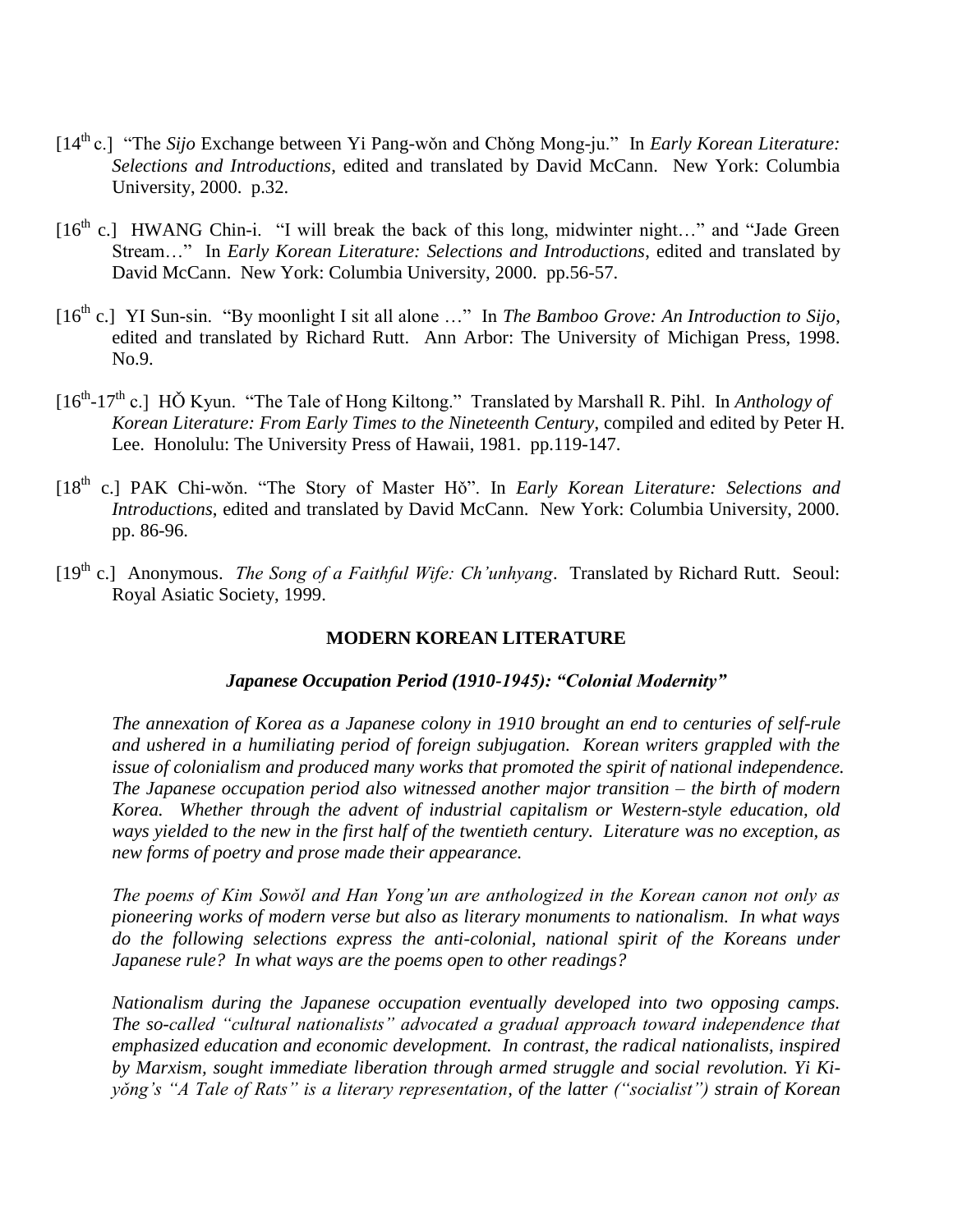*nationalism. In contrast, Hyŏn Chin-gŏn and Yi Hyo-sŏk, through their masterful story-telling in "My Hometown" and "When the Buckwheat Blooms," evokes nationalism through nostalgia and by reminding readers of what is taken away from Korean people during this colonial occupation.*

- [1925] KIM Sowǒl. "Azaleas," translated by David McCann. In *The Columbia Anthology of Modern Korean Poetry*, edited by David McCann. New York: Columbia University Press, 2004. pp.18- 19.
- [1926] HAN Yong'un. "Your Silence," translated by Sammy Solberg. In *The Columbia Anthology of Modern Korean Poetry*, edited by David McCann. New York: Columbia University Press, 2004. pp.27-29.
- [1926] YI Ki-yǒng. "A Tale of Rats." In *A Ready-Made Life: Early Masters of Modern Korean Fiction*, edited and translated by Kim Chong-un and Bruce Fulton. Honolulu: The University of Hawai'i Press, 1998. pp.23-31.
- [1931] HYŎN Chin-gŏn. "My Hometown". [\(http://www.korean.arts.ubc.ca/b\\_tb/tb\\_410/kohyang\\_tran.pdf\)](http://www.korean.arts.ubc.ca/b_tb/tb_410/kohyang_tran.pdf)
- [1936] YI Hyo-sŏk. "When the Buckwheat Blooms." In *A Ready-Made Life: Early Masters of Modern Korean Fiction*, edited and translated by Kim Chong-un and Bruce Fulton. Honolulu: The University of Hawai'i Press, 1998. pp. 133-142

## *National Division, Democracy, Totalitarianism: 1945-1987*

*The euphoria that followed Korea's liberation from Japanese colonial rule at the end of World War II was short-lived, as the Korean War (1950-1953) and national division soon followed. In the north a totalitarian communist state was established that continues to this day. In the south a succession of dictators eventually gave way to democracy, and the country also emerged as a global economic powerhouse.*

*The selections below offer examples of literary engagement with various settings in South Korea throughout post-colonial, post-war, and authoritarian regimes. "Cranes" is a story of two childhood friends divided during the Korean War and reunited across the ideological divide, whereas "Kapitan Ri" features a medical doctor who survives the Colonial era and Korean War through cunning adaptation. Written by an author from a generation of Koreans who grew up in liberated Korea, "Seoul, 1964, Winter" is hailed as a masterpiece from the post-colonial and post-war era. Selected from the 1970s and the 1980s respectively, and although vastly different in their setting and style, Cho Se-hŭi's* The Dwarf *and Yi Mun-yǒl's*  Our Twisted Hero *both can be seen as allegory that probes the psychology underlying authoritarianism in South Korea.* 

[1953] HWANG Sun-wŏn "Cranes." Translated by David McCann. *Azalea: Journal of Korean Literature and Culture* Volume 1. 2007, pp. 305-312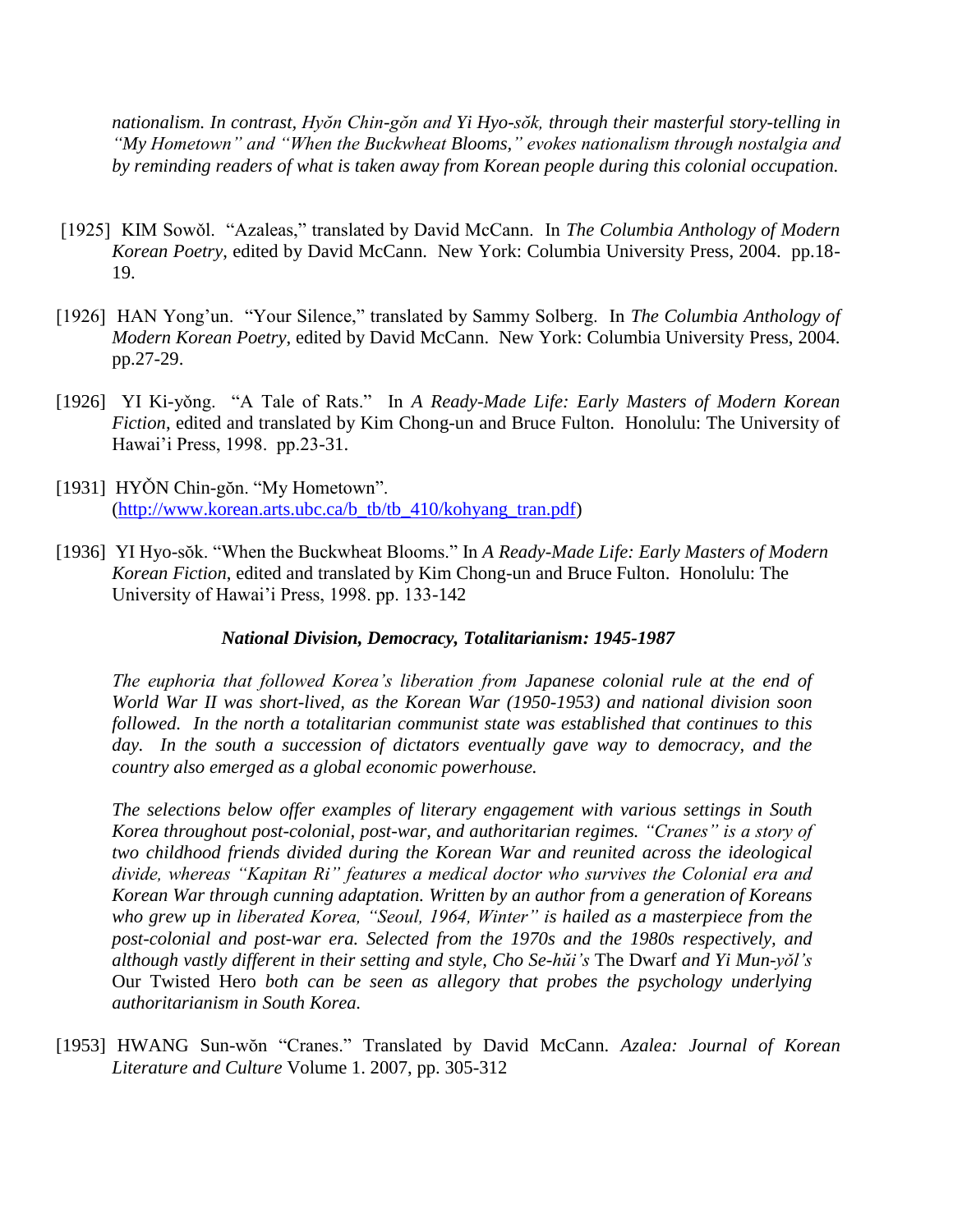- [1962] CHON Kwang-yong. "Kapitan Ri" In *Land of Exile: Contemporary Korean Fiction*, edited and translated by Marshall Pihl and Bruce and Ju-Chan Fulton. Armonk: M.E. Sharpe, 1993. (A new edition available through Routledge.) pp.58-83.
- [1965] KIM Sŭng-ok. "Seoul, 1964, Winter." In *Modern Korean Fiction: An Anthology*. Edit by Bruce Fulton and Young Min Kwon. Columbia U Press, 2005. pp. 163-180.
- [1975] CHO Se-hŭi. "Knifeblade." In *The Dwarf*. Translated by Bruce and Ju-chan Fulton. University of Hawaii Press, 2006. pp.12-32.
- [1987] YI Mun-yǒl. *Our Twisted Hero*. Translated by Kevin O'Rourke. New York: Hyperion, 2001.

#### *Contemporary Korean Literature (1990s-present): New Era, New Generation*

*The fall of the Berlin Wall and the Eastern bloc in 1989 reverberated around the globe, but the moment was especially poignant for Korea, for the country transitioned to "real" democracy and drew global attention with the first direct presidential election in 1987 and the successful 1988 Seoul Olympic Games. In South Korean literature, this post-Cold War environment brought major changes in subject matter (personal lives), diverse modes of representation (in contrast to the dominance of realism up to this point), and the rise of a new generation of writers that included a majority of women. The selections below by Pak, Yun, and Kim are examples of these changes, where talented young authors wrote with humor and irony about alternative family models and lives of youth in the twenty-first century. Also in the background of these three stories is the "IMF Crisis", the Asian Financial Crisis of the mid to late 1990s, which shook the structures and hierarchies inherent in society and family.* 

*Owing in part to the closed nature of North Korean society, little is known outside that country about its literature, and post-Soviet, post-Cold War changes, so dramatic elsewhere including in South Korea, seem to have had relatively little force in the north. One certainty is that all publications are controlled by the state, and memory and history of oppression and threats posed by the outside have been persistent themes. Among the few examples of North Korean literature that have been translated into English, two are offered below as a comparison to South Korean literary trends. While "The Son" comes across as an example of North Korea's idealism projected in a father-son relationship from the 1970s, "A Tale of Music," published three decades later, is a story of reminiscence about a Korean resident of Japan who moves to North Korea and the dramatic transformation that takes place in his life.*

[2004] PAK Min-gyu. "You don't say? Well, I'm A Giraffe." In *Reading Korea: 12 Contemporary Stories*. Edit by Dahee Kim. Anvil Publishing, Inc, 2008. pp. 204-216.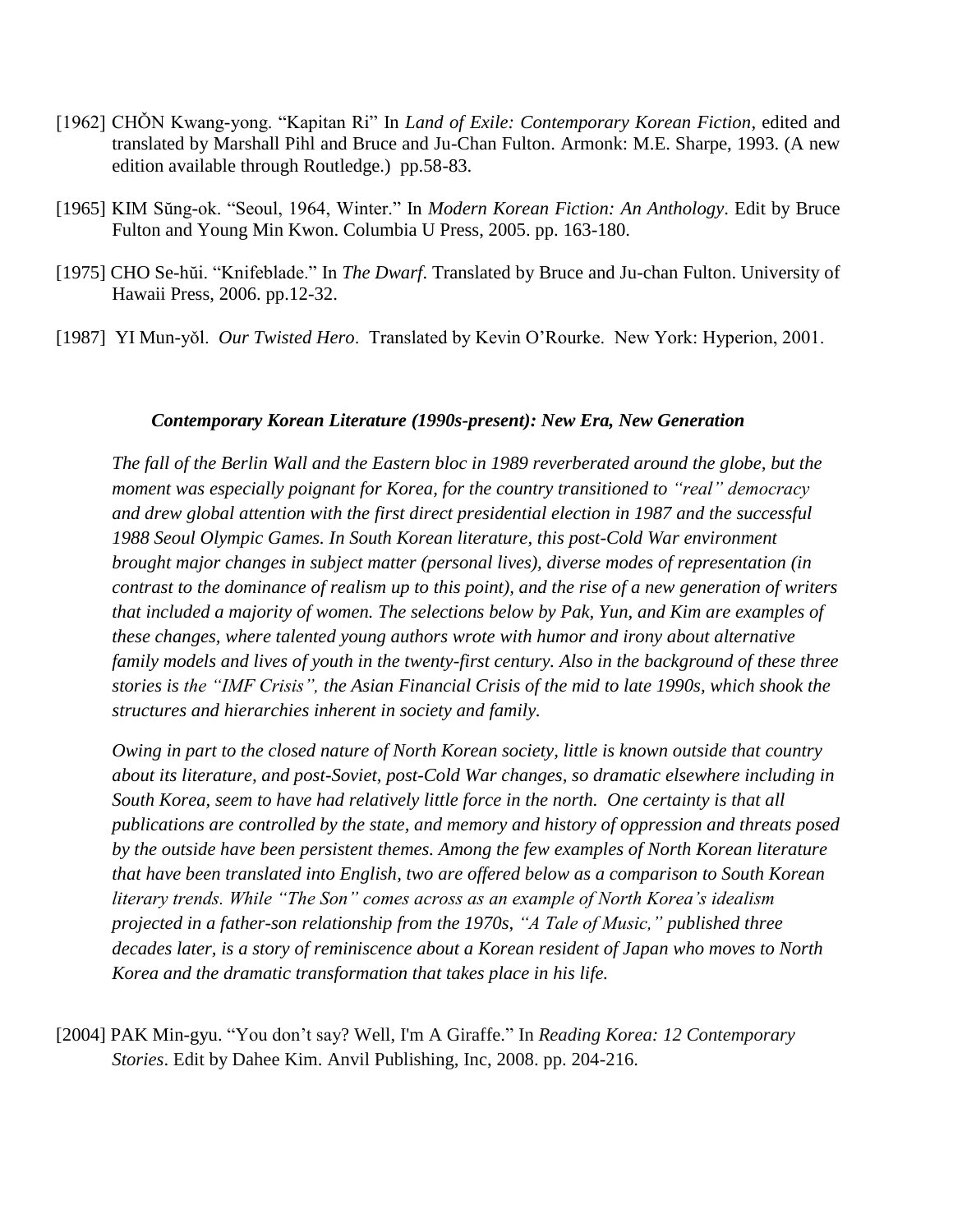- [2004] YUN Sŏng-hŭi "Burying a Map at the U-Turn" In *Azalea: Journal of Korean Literature and Culture*. Volume 1, 2007. pp. 81-96.
- [2010] KIM Yǒng-ha. "My Brother is Back." In *Azalea: Journal of Korean Literature and Culture*. Volume 1, 2007. pp.37-58.
- [1971] KIM Puk-hyang. "The Son." In *Modern Korean Fiction: An Anthology*. Edit by Bruce Fulton and Young Min Kwon. Columbia U Press, 2005.pp. 195-213.
- [2003] KANG Kwi-mi. "A Tale of Music," translated by Yu Young-nan. In *Literature from the Axis of Evil: Writing from Iran, Iraq, North Korea, and Other Enemy Nations (Words Without Borders Anthology)*, edited by Alane Mason et al. New York: New Press, 2006. pp.103-129.

#### *Women's Voice*

*The rise of feminism and attention to human rights issues since the 1990s sparked interest in women's voice in the field of Korean literature. Recognizing stunning achievements by woman writers in recent decades and also the unique, powerful and under-appreciated stories told by women throughout history, this set of readings samples some of the representative works by woman from both the pre-modern and modern eras.*

*In contrast to the lyrical and love-themed poems by female entertainers from pre-modern times, Lady Hyegyǒng's* A Record of Sorrowful Days (Hanchung-rok, 1795-1805) *is an autobiographical memoir in* han'gǔl *of life at court and a rare example of writing by a Korean woman who offers an historical account. Succeeding this tradition of strong-willed women, Na Hye-sŏk, one of the first generation New Women of Korea, wrote a short story titled "Kyŏnghŭi," which highlights challenges faced by Korean New Women during the Japanese Occupation era, the early, formative stages of modern Korea. Pak Wansǒ's "Winter Outing" explores the tragedy of the Korean War and its personal legacies through the eyes of three women. "The Gray Snowman" is a post-Cold War era tribute to the men and women, activists and non-activists alike, who lived through political oppression. Finally, Kim Ae-ran introduces changed family and gender dynamics through the lens of a young woman in the twenty-first century.* 

- [18<sup>th</sup> c.] LADY HYEGYŎNG. "A Record of Sorrowful Days." Translated by Peter H. Lee. In *Anthology of Korean Literature: From Early Times to the Nineteenth Century*, compiled and edited by Peter H. Lee. Honolulu: The University Press of Hawaii, 1981. pp. 237-244.
- [1917] NA Hye-sŏk. "Kyŏnghŭi" in *Questioning Minds: Short Stories by Modern Korean Women Writers*. Edit and trans. by Young Hee Kim, U of Hawaii Press, 2010. pp. 24-54.
- [1975] PAK Wan-sǒ. "Winter Outing." In *Land of Exile: Contemporary Korean Fiction*, edited and translated by Marshall Pihl and Bruce and Ju-Chan Fulton. Armonk: M.E. Sharpe, 1993. pp.150-164.